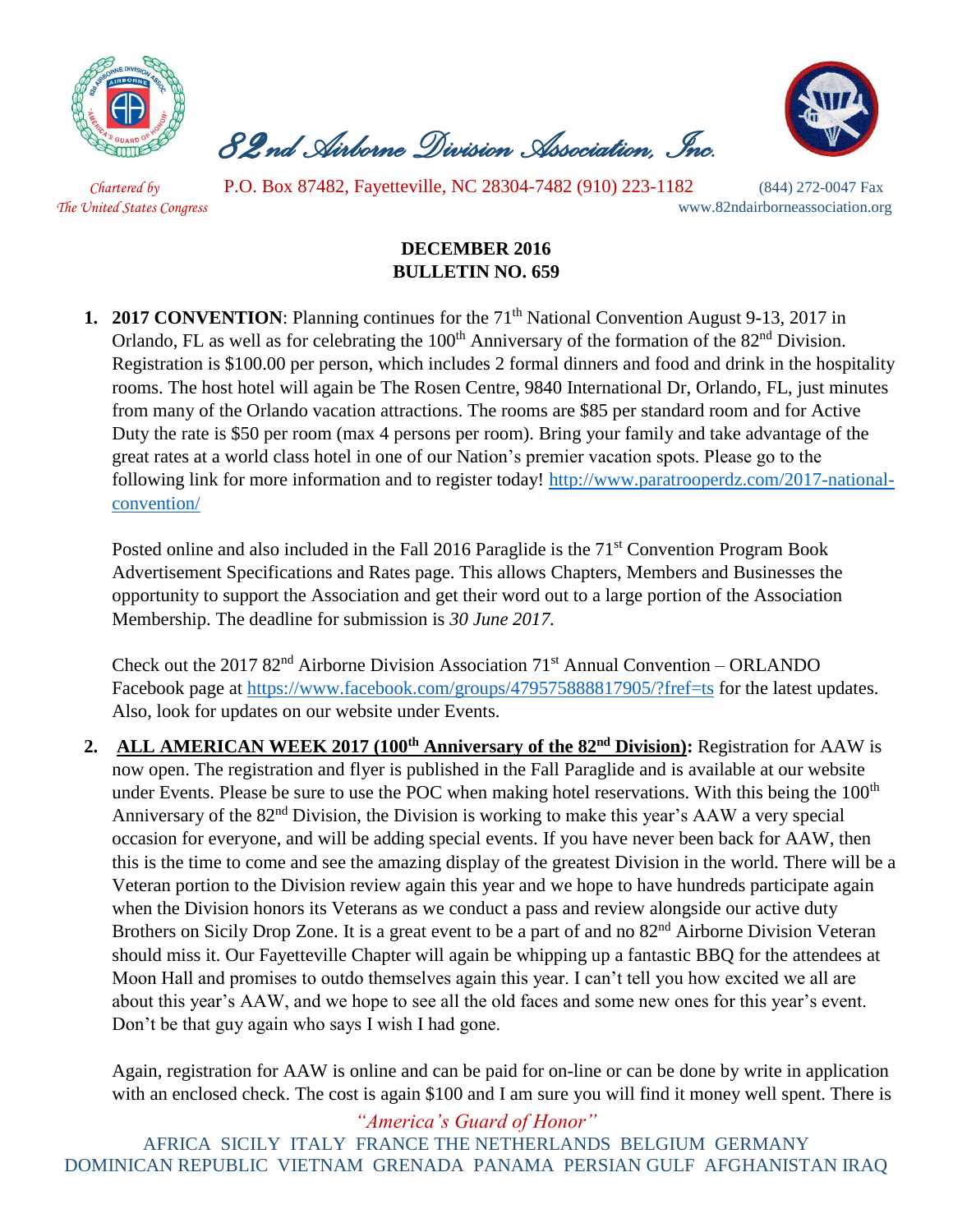



also a 2017 AAW Challenge Coin this year that can be purchased with your registration or at AAW. They will also be available for purchase on-line and you can have them shipped to you or pay with your registration and pick them up when you arrive to register at AAW, thereby saving on postage. The Challenge Coin is available for viewing on our website and on our registration form, so check it out.

**Auction Baskets**: During AAW this year, we will again be having nightly auctions at the main hospitality room. We are asking that at least one chapter per state, or the Chapters within a state combine, to donate a basket that reflects the uniqueness of the state. Please include a list of the items in your basket and the approximate worth of the basket contents. *Please notify National of your Chapter's participation so that we can plan accordingly*. Your support is greatly appreciated, and we are very thankful for the baskets we have received in the past. They have been a big hit and went a long way in supporting the Association.

- **3. IRS NOTIFICATIONS**: Once again the IRS is sending letters to some of our Chapters stating that their Form 990 has not been sent in. We have confirmed with our accountant that all forms have been turned in and were on time. If you receive one of these notification, please either email it to National or send it to us via mail, and we will ensure it is taken care of by our accountant.
- **4. ASSOCIATION ALUMNI BOOK UPDATE-***MAILING HAS BEGUN***:** The Association has been informed by the publishers of the Alumni book that *mailing has started on December 7 and should be completed by December 9, 2016*. Due to the delay, the publisher has sent every member that has made a purchase a copy of the book digitally, if they supplied an email address. If you have any questions or wish to contact the publisher directly, they can be reached at 1-800-982-1590 or [customerservice@publishingconcepts.com](mailto:customerservice@publishingconcepts.com)
- **5. ASSOCIATION SALES:** As you may have heard, our Association Sales manager had recently been in an accident and had been unable to work for a few weeks. He is on the road to recovery and has begun taking and fulfilling orders again. Please be patient and thank you for your understanding.
- **6. WINTER 2016 PARAGLIDE**: Please remember that submissions for the Winter 2016 edition of the Paraglide is due by 30 December 2016. Please submit your articles directly to the editor at [paraglide@holmesteads.com](mailto:paraglide@holmesteads.com)
- **7. WITHIN THE DIVISION AND FORT BRAGG**: Please visit the following 82d Airborne Division websites<http://www.dvidshub.net/image> and [http://www.bragg.army.mil/82nd/pages/default.aspx](http://www.bragg.army.mil/82ND/Pages/default.aspx) to find out what is happening within the Division and sign up for our E-News bulletin (instructions are below). Also, don't forget to check out the Division's Facebook page <https://www.facebook.com/82ndAirborneDivision>
- **8. POSTING CHAPTER EVENTS ON ASSOCIATION WEBSITE**: Please notify National of your Chapter's major one day events so that they can be posted on the Association website and Facebook page. Please submit your flyers to National so that they may be approved for posting. However, only

*"America's Guard of Honor"*

AFRICA SICILY ITALY FRANCE THE NETHERLANDS BELGIUM GERMANY DOMINICAN REPUBLIC VIETNAM GRENADA PANAMA PERSIAN GULF AFGHANISTAN IRAQ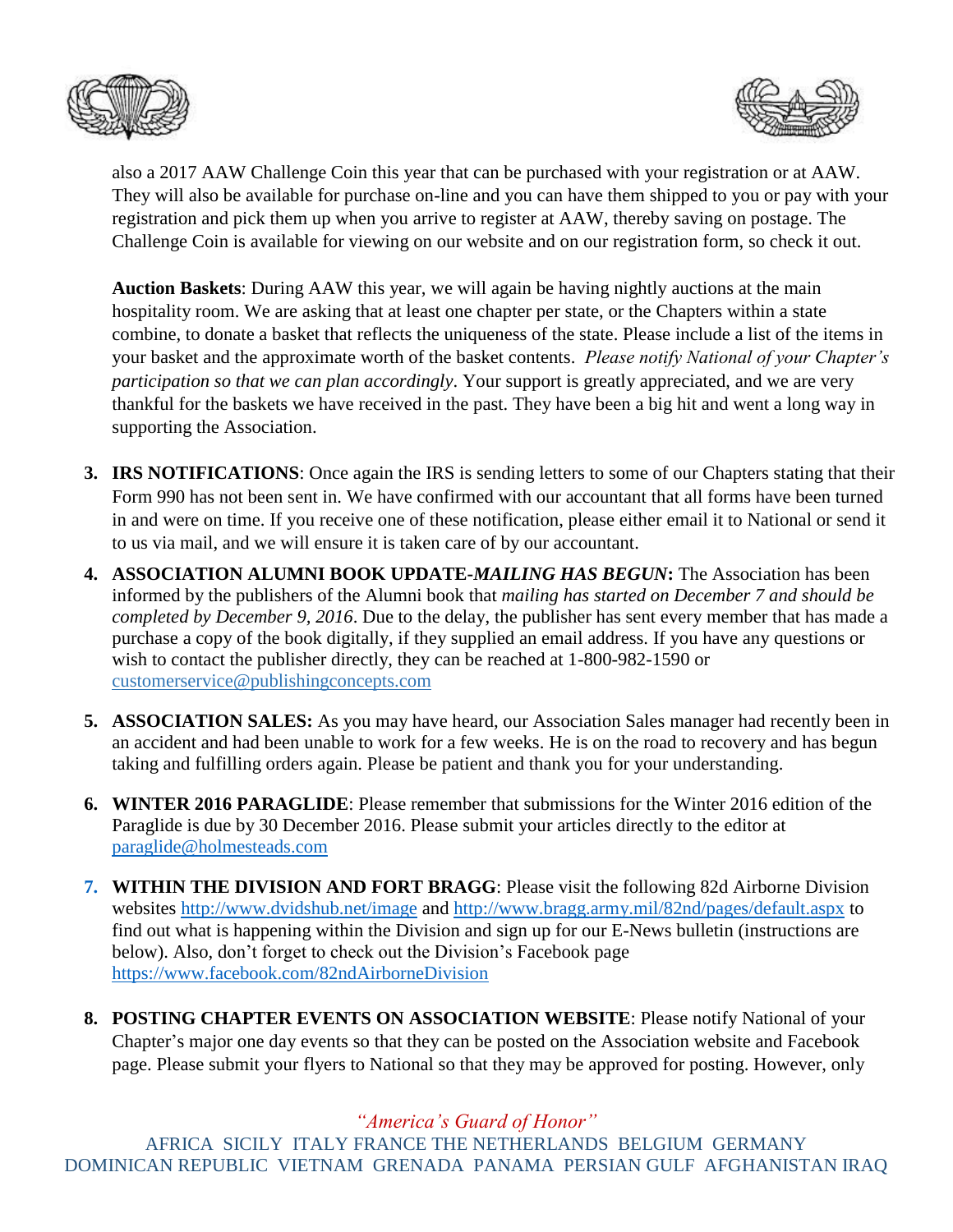



events lasting 2 or more days will be posted in the Paraglide. They will only be placed on the website through the National office after the approval process.

- **9. NEW DATABASE FOR THE ASSOCIATION**: Starting in November, each Chapter will be receiving monthly copies of your Chapter roster sent automatically by the new database. If you have not updated your Chapter information, the information sent to you may still be incorrect. Please update the roster so that we may finish correctly updating the database. If you have updated the roster and there are still discrepancies, please let us know so that we can make the corrections. It is our hope to have all the corrections made within the next few months so that you will receive accurate up-to-date rosters monthly from the new system. We appreciate your support in establishing this new system. Thank you for being patient with us during the transition period.
- **10. E-NEWS BULLETINS**: The E-News bulletin is a way for all members of the Association to be kept informed of news articles related to Fort Bragg, the Airborne Community and the Army at large. If you are not receiving the E-News bulletin you can sign-up to receive it at the following link: <http://www.82ndairborneassociation.org/what-s-new.html>

It is a great way of staying informed of what's happening within the Division through only two emails a month, and we are sure you will enjoy this information. There is no obligation to purchase anything, and if for any reason you do not enjoy this bulletin you can easily unsubscribe through the link provided at the bottom of the email. Thank you for your support.

- **11. CHANGE IN CHAPTER OFFICERS**: Some Chapters have elections this time of year and elect new officers. Elected Chapter Officers must be members in good standing and annual members must be current. Please provide Chapter Officer Changes to National as soon as possible so that we can update the Paraglide and the Association website.
- **12. COMBINED FEDERAL CAMPAIGN**: Chapters and Members are encouraged to contact local businesses for tax deductible donations for the 82nd Airborne Division Association Education Fund. The 82<sup>nd</sup> Airborne Division Association Educational Fund benefits our Dependent Children and young Paratroopers who have recently left the service and is a tax exempt organization under the provisions of Section 501(c)3 of the Internal Revenue code.
- **13. 2015 CHAPTER FINANCIAL STATEMENTS**: 2016 Chapter Financial Statements, which are required to be furnished by all Association Chapters for inclusion in the Association Group Federal Income Tax Return, will be emailed to all Chapter Chairmen, or their designee, in mid-January.
- **14. USAA CREDIT CARDS:** Please be aware that USAA is converting all existing MasterCard accounts to VISA in 2016. The transition will be seamless and have no impact on the current co-branded 82<sup>nd</sup> Airborne Division Association/USAA cardholders other than a new card being automatically issued.

*"America's Guard of Honor"*

AFRICA SICILY ITALY FRANCE THE NETHERLANDS BELGIUM GERMANY DOMINICAN REPUBLIC VIETNAM GRENADA PANAMA PERSIAN GULF AFGHANISTAN IRAQ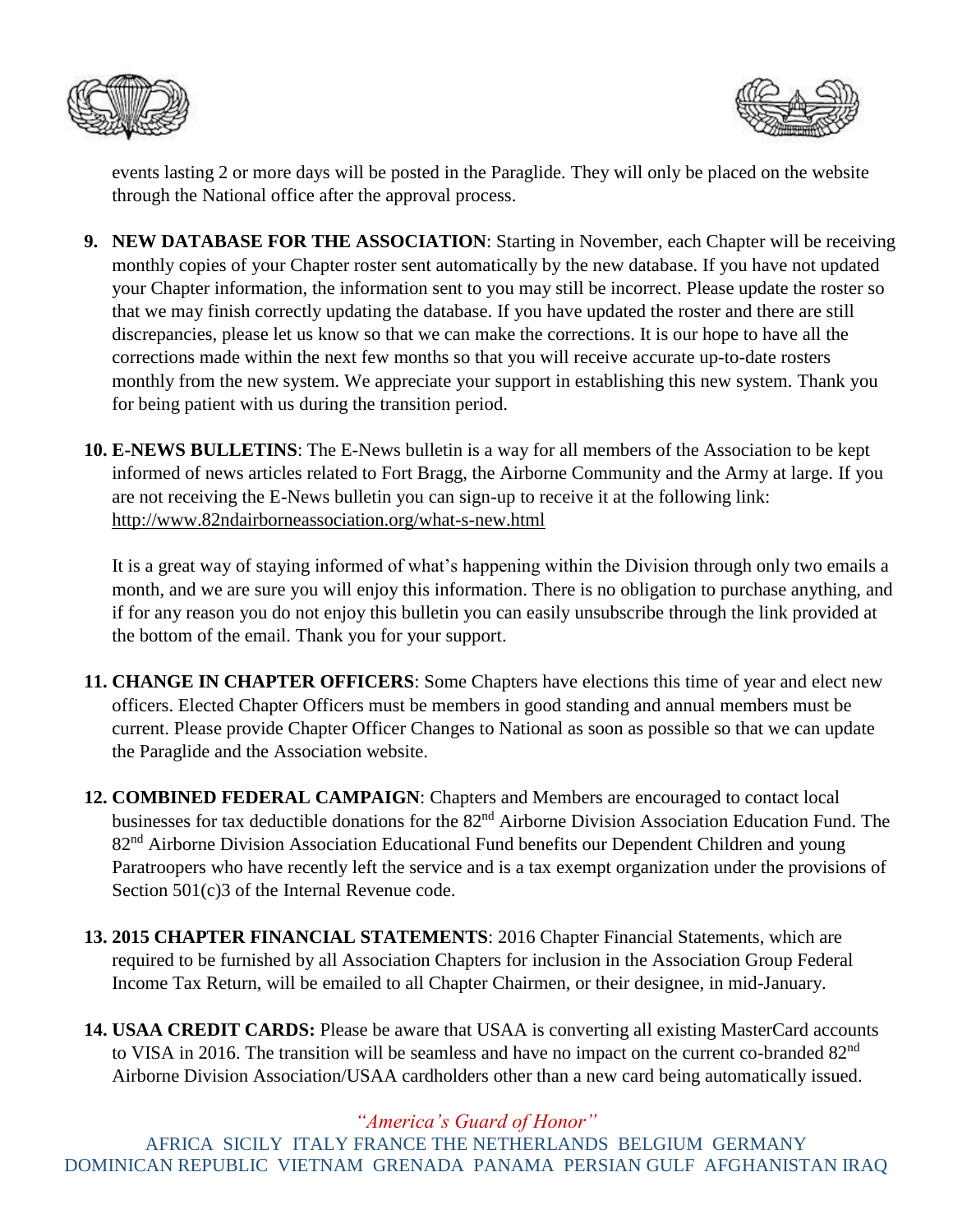



- **15. DONATIONS TO GENERAL FUND**: The Association continues to request your donations to the General Fund. If every member were to donate \$10.00 to the Association, it would greatly increase the Association's ability to support our Active Duty Troopers through the many programs we are trying to support for the Division, such as Holiday Troop Support. Please help the Association in supporting our 82<sup>nd</sup> Airborne Division Troops. Donations can be mailed to the National office or made by clicking on the Donate tab found on our website [www.82ndairborneassociation.org](http://www.82ndairborneassociation.org/) . Thank you for your support.
- **16. DONATIONS TO THE "HOLIDAY TROOP SUPPORT" PROGRAM**: We have had great success with our "Holiday Troop Support" program. We were able to provide Thanksgiving meals to 500 82<sup>nd</sup> Airborne Division Families for the Thanksgiving Holiday. Pictures and videos have been posted on our Facebook page, so check it out!

We are in the process of coordinating another 500 meals for the Christmas Holiday. We are scheduled to give out the Christmas meals on 14 December 2016, with the help of the Division Chaplains and Chaplains' Assistants. If donations exceed what is needed for these meals, the additional funds will be reserved for next year so that we may continue this tradition. For those who have already donated, we thank you for your kind support of the Troops. For those who would still like to donate, please send a check with "Holiday Troop Support" marked at the bottom or you can use the donate button on our website and annotate "Holiday Troop Support" in the "Put my donation towards" line. This program will have a direct impact on the lives of our Troopers. Thank you for your support.

**17. CERTIFICATES OF APPRECIATION and MERIT**: This is the time of year that Chapters recognize members or businesses for their support of the goals of the Association. You can request a Certificate through the National Office via email. The cost of each Certificate is \$5.00, which includes shipping and handling.

*"America's Guard of Honor"* **18. CHAPTER PORTION OF MEBERSHIP DUES VIA PAYPAL:** At the end of January 2017, we will again be sending out the Chapter portion of membership dues to the Chapters. If your PayPal account was not set up in the past and your funds were returned to us those funds will be included in the January funds so that you will not lose any of the funds due to you. Please ensure your PayPal accounts are set up so that your funds will clear quickly. You will receive a notice in your Chapter email account letting you know that the funds are available for you to accept and transfer to your account. We will only be making payments to the Chapters through PayPal and will not be issuing checks anymore. If your account is not set up by January, and the money is returned to us by PayPal, we will hold your funds for you until you are able to set up your account and then reissue your payments to you when the next funds are issued in July 2017. You will not lose the money. If you still have any questions or need help in setting up your account please call us, and we will assist you. All this information has been previously sent to all the Chapter Chairmen, including tutorials on accessing your Association email accounts and tutorials on setting up your PayPal accounts to only receive payments to your bank account, without having to register any credit card, but if any Chairmen has not received this information please call us so

AFRICA SICILY ITALY FRANCE THE NETHERLANDS BELGIUM GERMANY DOMINICAN REPUBLIC VIETNAM GRENADA PANAMA PERSIAN GULF AFGHANISTAN IRAQ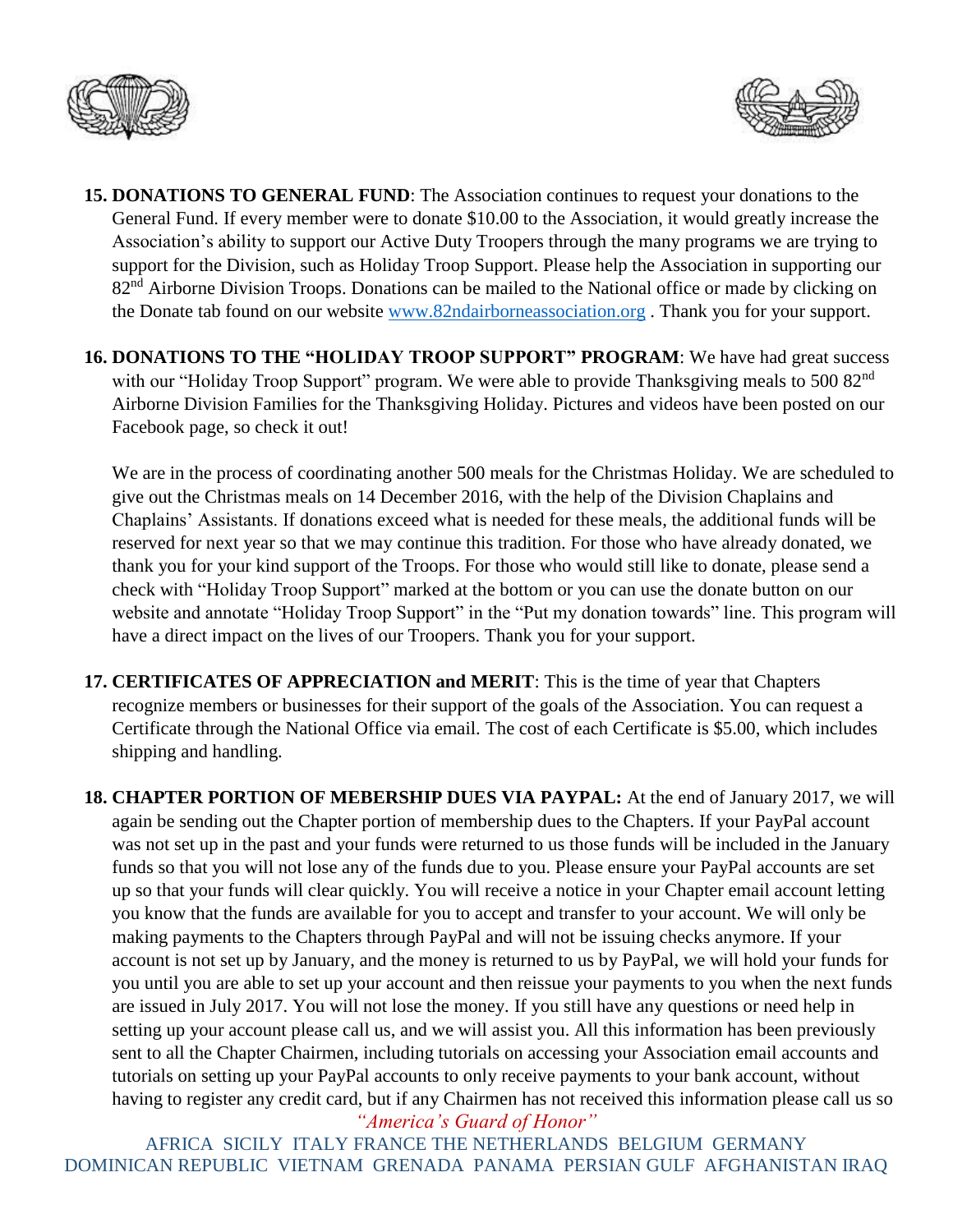



we can get the information to you. We appreciate the help from all the Chapters who have completed this transition, and are ready to help any others who may still be having some problems.

- **19. ASSOCIATION UPCOMING EVENTS**: Please announce the following upcoming regional events at Chapter meetings, via the Chapter newsletter and website. Registration and information on these events were published in the Paraglide and also on the Association's website at the Events link [www.82ndairborneassociation.org/events.html.](http://www.82ndairborneassociation.org/events.html)
	- a. Hilton Head Weekend, 23-26, 2017 is at Hilton Head Island, SC and is hosted by the Ben Vandervoort All Airborne Chapter. POC is Bill Eberle 843-682-4171. The host hotel is Hilton Head Marriott Resort & Spa 888-511-5086.
	- b. Annual Southwest Memorial Airborne Days Reunion, 9-11 June 2017 is at Lafayette, LA and is hosted by the Acadiana Chapter. POC is Randy Vidrine 337-684-6175 or 337-288-2730. The host hotel is Ramada Inn US 167.
- 20. 3<sup>rd</sup> ANNUAL ASSOCIATION 50/50 RAFFLE: We are gearing up to make our 3<sup>rd</sup> Annual 50/50 Raffle even more successful than the previous years. Attached is a flyer for the raffle. The drawing will be held on Saturday, 12 August 2017 at the Airborne Heritage Banquet during our 71<sup>st</sup> National Convention. You do not have to be present to win!
- **21. FACEBOOK PAGE: 'Like Us'** at [https://www.facebook.com/82nd-Airborne-Division-Association-](https://www.facebook.com/82nd-Airborne-Division-Association-675341502555480)[675341502555480.](https://www.facebook.com/82nd-Airborne-Division-Association-675341502555480) *This is the ONLY official Facebook page of the Association. We have no affiliation with any other sites that are using the Association's name!* We would love to receive pictures from the Chapters of events that they have hosted to share with our members!
- **22. CLOSED FOR THE HOLIDAYS**: The National Office will be closed from 23 December 2016 through 2 January 2017.
- **23. 75th ANNIVERSARY OF THE ATTACK ON PEARL HARBOR:** 7 December, 2016 marks the 75th Anniversary of the Attack on Pearl Harbor. Please take a moment to remember those lost during the Attack and the sacrifices of so many in securing our freedom during WW II.

President Schoppe and First Lady Vickie, together with the Past Presidents, Officers and Directors of the Association and their spouses wish to thank all Members for their service and hope they had a Blessed and Bountiful Thanksgiving. We wish all our Members and their Families a very Merry Christmas, Happy Holidays and a Happy, Healthy and Prosperous New Year!

In addition, we ask that you continue to remember our Armed Forces, especially those deployed, and their Families this Holiday Season. On any given Holiday, there are those of our Armed Forces deployed to secure our freedom and to help those in need. Please keep them in your thoughts and Prayers, and if you have the

*"America's Guard of Honor"* AFRICA SICILY ITALY FRANCE THE NETHERLANDS BELGIUM GERMANY DOMINICAN REPUBLIC VIETNAM GRENADA PANAMA PERSIAN GULF AFGHANISTAN IRAQ